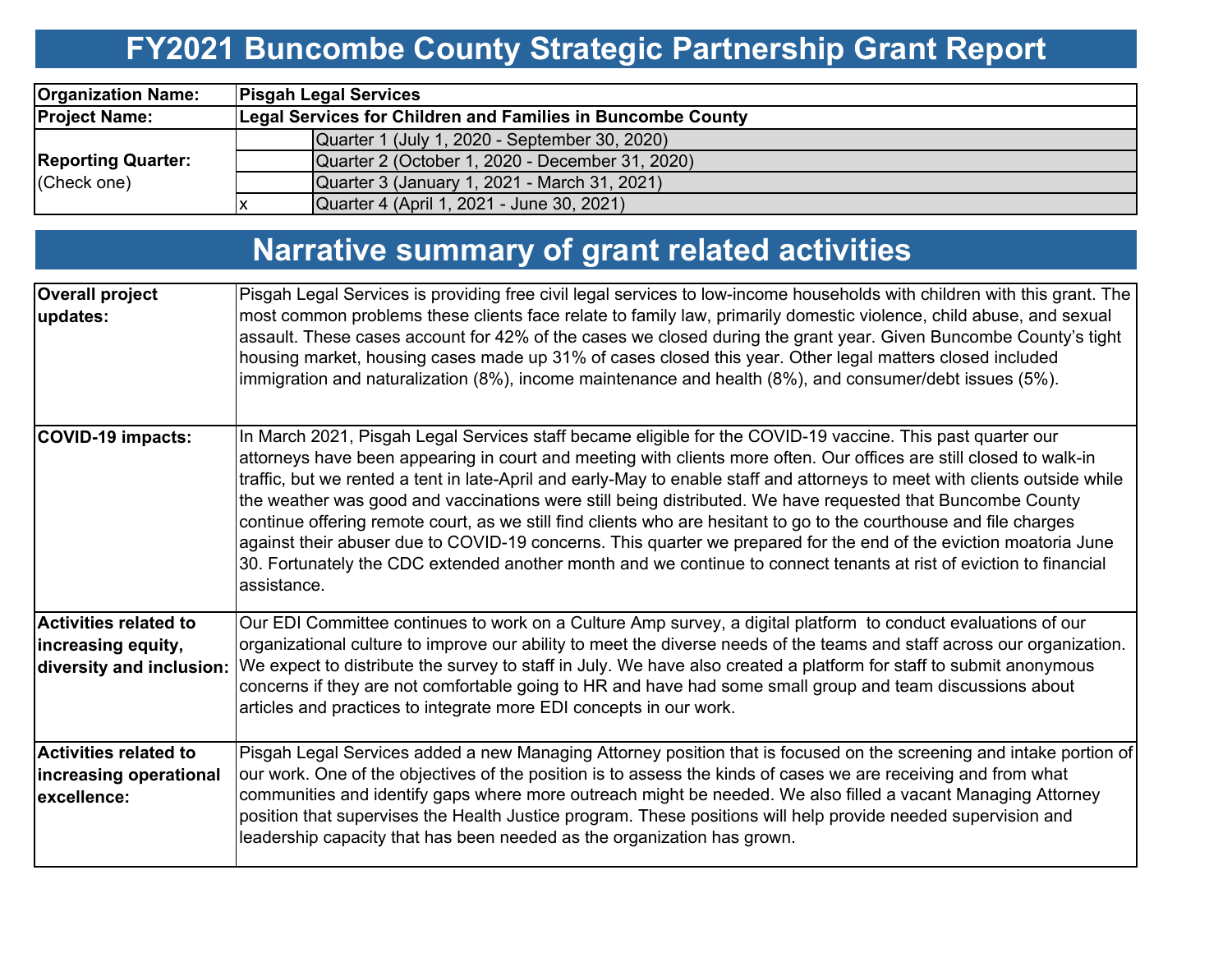## **FY2021 Buncombe County Strategic Partnership Grant Report**

| <b>Organization Name:</b>                | <b>Pisgah Legal Services</b>                                       |                                                 |  |  |  |  |  |
|------------------------------------------|--------------------------------------------------------------------|-------------------------------------------------|--|--|--|--|--|
| <b>Project Name:</b>                     | <b>Legal Services for Children and Families in Buncombe County</b> |                                                 |  |  |  |  |  |
| <b>Reporting Quarter:</b><br>(Check one) |                                                                    | Quarter 1 (July 1, 2020 - September 30, 2020)   |  |  |  |  |  |
|                                          |                                                                    | Quarter 2 (October 1, 2020 - December 31, 2020) |  |  |  |  |  |
|                                          |                                                                    | Quarter 3 (January 1, 2021 - March 31, 2021)    |  |  |  |  |  |
|                                          |                                                                    | Quarter 4 (April 1, 2021 - June 30, 2021)       |  |  |  |  |  |

### **Progress toward annual goals**

|                                                | Please only include new data for the specific quarter |                  |                  |                  |                  |                                          |
|------------------------------------------------|-------------------------------------------------------|------------------|------------------|------------------|------------------|------------------------------------------|
| <b>IMeasure</b>                                | <b>Annual Goal</b>                                    | <b>Quarter 1</b> | <b>Quarter 2</b> | <b>Quarter 3</b> | <b>Quarter 4</b> | <b>Progress</b><br>toward Annual<br>Goal |
| # of Buncombe County children helped by the    |                                                       |                  |                  |                  |                  |                                          |
| organization                                   | 3,000                                                 | 1,977            | 2,042            | 1,935            | 1,740            | 3,908                                    |
| # of of Buncombe County children helped        |                                                       |                  |                  |                  |                  |                                          |
| through this grant                             | 300                                                   | 197              | 204              | 193              | 174              | 390                                      |
| # of closed Buncombe County cases supported    |                                                       |                  |                  |                  |                  |                                          |
| through this grant                             | 110                                                   | 39               | 34               | 42               | 28               | 143                                      |
| Success rate obtaining a positive case outcome | 90%                                                   | 99%              | 99%              | 99%              | 98%              | 90%                                      |

#### **Comments:**

(The first two metrics include duplicates from the prior quarter given a case opened in one quarter may continue to be worked in the following quarter, thus the progress toward the annual goal is not the sum of the quarters.)

The eviction process has been very confusing during the pandemic and challenging for anyone to navigate alone. Charlotte (name changed), a single mother, has a daughter that needs a lot of care due to a disability. Charlotte fell behind on her rent and her landlord filed an eviction. Charlotte knew to give her landlord the CDC moratorium form, but already had a court date and was unsure of her next steps. Pisgah Legal Attorney Frank Fischer contacted Charlotte after reviewing the court docket for Pisgah Legal's Tenant Eviction Response Project. He was able to advise her of the process and advised her to appear in court and ask for a continuance. However, to further confuse matters, prior to her court date all NC courts were shut down due to the rise in COVID cases. This provided extra time for Frank to help Charlotte access financial assistance to pay her back rent and to negotiate with the landlord who had threatened to terminate her lease regardless of payment to renew the lease for at least another six months.